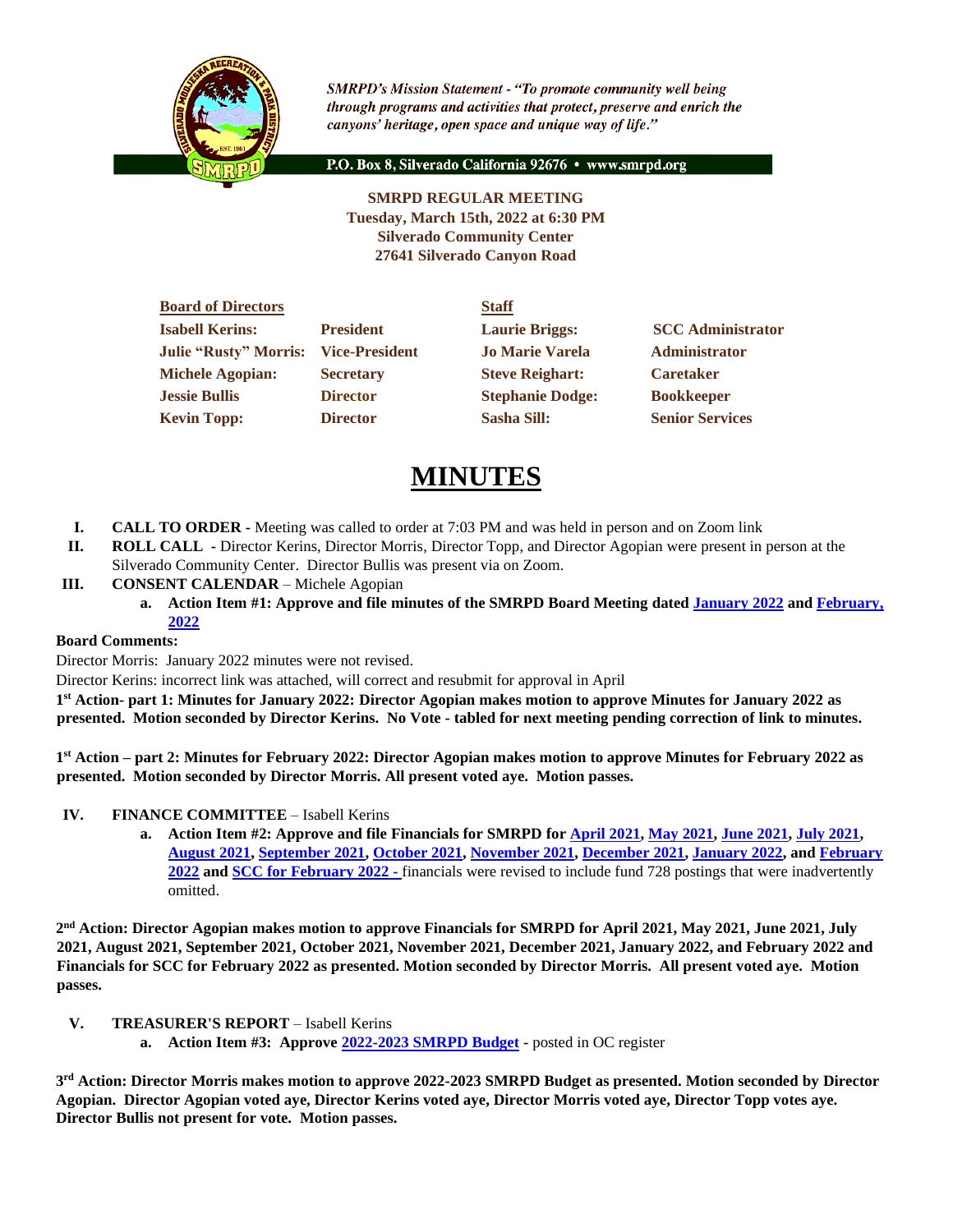## **b. Action Item #4: Approv[e 2022-2023 Silverado Children's Center Budget](https://1drv.ms/b/s!An_OKisCbP0FmChTWYeidzhprA5U?e=lIck0F) -** posted in OC register

**4 th Action: Director Morris makes motion to approve 2022-2023 Silverado Children's Center Budget as presented. Motion seconded by Director Agopian. Director Agopian voted aye, Director Kerins voted aye, Director Morris voted aye, Director Topp votes aye. Director Bullis not present for vote. Motion passes.**

## **c. Action Item #5: Approve [2022-2023 Silverado Children's Center Tuition](https://1drv.ms/b/s!An_OKisCbP0FmAavZcYHh1ZhrqKd?e=RlLP00)**

**5 th Action: Director Agopian makes motion to approve 2022-2023 Silverado Children's Center Tuition as presented. Motion seconded by Director Morris. Director Agopian voted aye, Director Kerins voted aye, Director Morris voted aye, Director Topp votes aye. Director Bullis not present for vote. Motion passes.**

**d. Action Item #6: Approv[e 2022 Pay scale](https://1drv.ms/b/s!An_OKisCbP0FmANyayD2VFY61z64?e=pcuCnN) –** Pay scale for Silverado Children's Center July 2022 through Jun 2023 **6 th Action: Director Morris makes motion to approve 2022 Pay scale as presented. Motion seconded by Director Agopian. Director Agopian voted aye, Director Kerins voted aye, Director Morris voted aye, Director Topp votes aye. Director Bullis not present for vote. Motion passes.**

## **e. Action Item #7: Resolution 03152022-1 – [Addition of Jessie Bullis to Bank of America Signature Card](https://1drv.ms/b/s!An_OKisCbP0FmnUkvYnnGxPcUVP3?e=4zmK80) –** Resolution is for the addition of Director Bullis and removal of Stephanie Bailey.

**7 th Action: Director Agopian makes motion to approve Resolution 03152022-1 – Addition of Jessie Bullis to Bank of America Signature Card as presented. Motion seconded by Director Morris. Director Agopian voted aye, Director Kerins voted aye, Director Morris voted aye, Director Topp votes aye. Director Bullis not present for vote. Motion passes.**

Director Kerins presented SMRPD Financial Report for February 2022.

Per the Balance Sheet the Bank of America available balance on 2/28/2022 was \$176,935. The actual amount in the bank account was \$233,443. The \$56,508 from the Covid Grant was incorrectly posted to the Interfund Receivables account and will be remedied next month. The County account is at \$176,935.

Financials have been reviewed and updated to reflect Fund 728 deposits that were not posted from April 2021 through January 2022. State Finance Department has been alerted of the incorrect information for the SMRPD provided for the Covid Grant and revised Financials have been sent to them. Awaiting response.

Total Income for the month of February was (\$36) with Year to Date Total Income of \$198,536. Expenses for the month of February total \$8,143. Year to date expenses were \$56,087. Net Income for February was (\$8,266.76) with a \$142,462 year to date Net Income.

Expenses for the month which are not usual:

• There was a (\$100) posted to 6620 – Rents and concessions for reimbursement of deposit for facility rental that was cancelled due to Mandatory Evacuation during Holidays

- 14002 Repairs and Renovations of \$390 for cleaning products and dog waste bags
- 1500 Donations of \$2,500 to the ICL for Canyon Watch program
- 1600 Memberships of \$503 for CSDA (California Special Districts Assoc. yearly membership)
- 1700 Miscellaneous Expense of \$507 for the plaque for Zach Dupree
- Various Professional Services were paid including cost for yearly State Controller's Financial Transaction Report paid to CPA for
- \$750, book keeping, website maintenance and legal of \$240, totaling \$1,945
- Also paid \$285 to OC Register for posting of budget

The rest of the expenses for the month of February are ordinary and within the scope of the SMRPD monthly budgeted expenditures. Worker's Comp estimated payroll was submitted to CAPRI on 2/28/2022.

## **Board Comments:**

Director Agopian: Attended last ICL meeting and ICL did not acknowledge the recent SMRPD donation. Director Kerins: Donation may not have posted in time for the ICL meeting, but funds have been cleared from the SMRPD account.

Director Kerins presented SCC Financial Report for February 2022.

Per the SCC Financials the Balance Sheet reflects the Bank of America checking account balance of \$15,342 and the savings account balance of \$71,052. The actual Bank of America checking account balance at 2/28/2022 was \$16,932 and the savings account balance was \$71,054. We are researching the \$1,590 discrepancy and will update accordingly.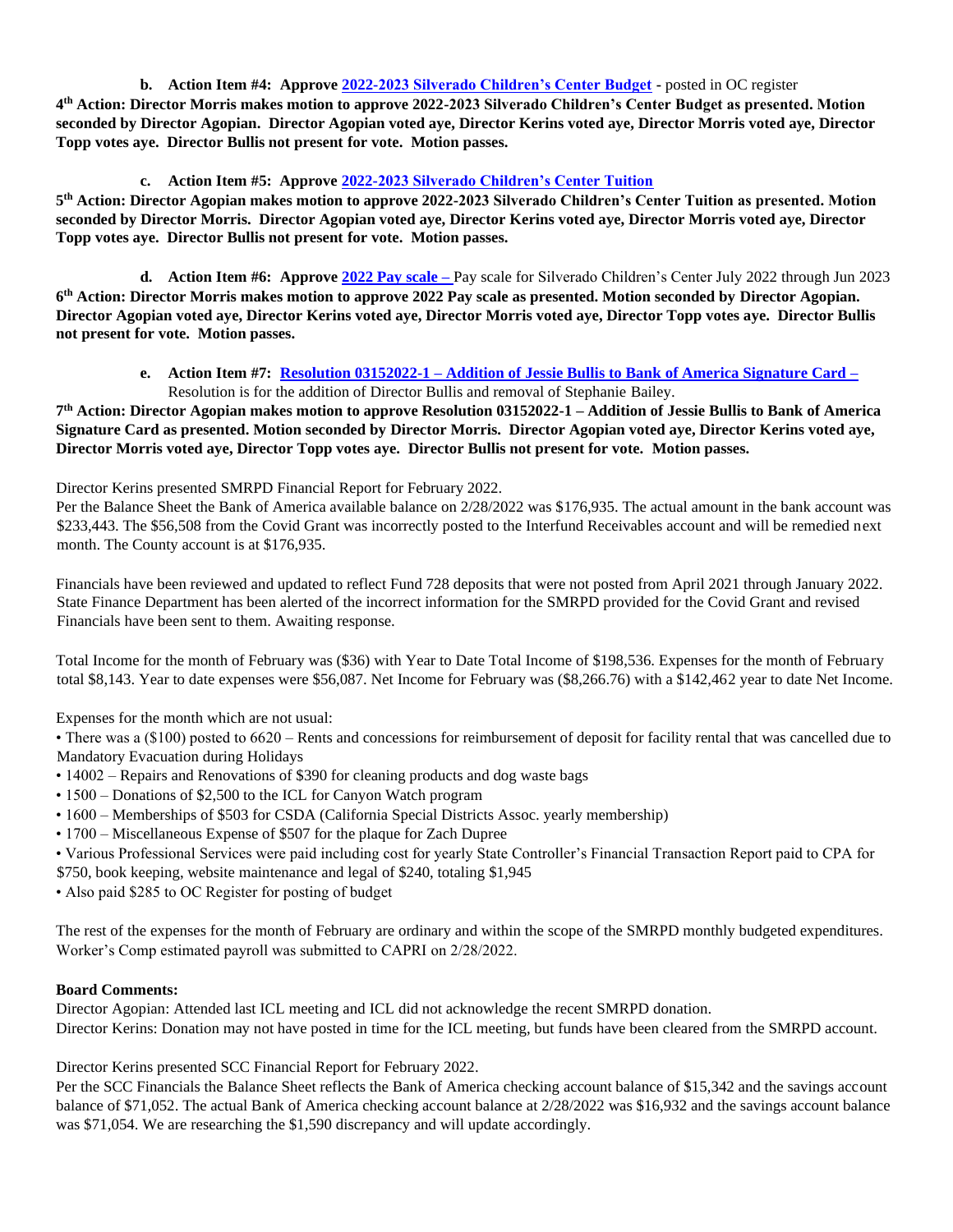Monthly Income for SCC for February was \$87,666 with Year To Date Income of \$304,273. This includes the \$50,000 Covid Grant deposit in February. Expenses for the month were \$33,996 with Year to Date expenses of \$231,651.91.

The SCC Tuition Income for February 2022 was \$36,848. Tuition covered all expenses for the month. There was also a donation of \$518 and registration fees of \$300.

Net Income for month of February was \$53,278 with a year to date Net Income of \$72,228.

Expenses for the month which are unusual are:

- 6000 Advertising of \$340 for posting of budget and tuition increases
- 6550 Office Expense of \$819 which includes purchase of tablets for classrooms
- 6957 Furniture purchase of \$602 for new book shelves
- 6842 Seminars expense of \$1,036 for director and staff members
- 6901 Building Grounds expense of \$5,959 for kitchen remodel
- Reconciliation Discrepancy of \$392 This is still being worked on with rebuilding of accounts. Will update on final reconciliation

## **Board Comments:**

Director Agopian: requested a link to the treasurer report to be included with the agenda

## **VI. OTHER DISTRICT BUSINESS**

- a. Voting of Officers
	- i. Treasurer
	- ii. Secretary

## **Board Comments:**

Director Kerins – Due to time it takes for a Board member to be added on to the bank account, it was recommended by advisors to consider an existing member to be voted to the Treasurer seat. The process can take up to three months because of the required resolution, approval of minutes, and all Board members to be present at the bank for signature purposes.

Director Topp – Despite these delays, would still like to see Director Bullis in the Treasurer role since Director Bullis was put on the Board to be Treasurer. Additionally, the inability to sign checks can be accounted for by other Directors signing as needed. Also, the learning curve would be minimal for Director Bullis to learn the accounting given her background. Lastly, believes Director Bullis will run for another term in July and will likely be on Board another term.

Director Bullis – confirmed she will run for another term in July.

## **Director Topp makes motion to nominate Director Bullis as Treasurer. Motion seconded by Director Bullis.**

## **Substitute motion: Director Morris makes motion to nominate Director Agopian as Treasurer.**

## **Board Comments:**

Director Morris: Would like to elect Director Agopian as Treasurer due to her guaranteed continuation on Board. When Director Bullis is elected, positions can be updated as needed and Director Bullis can be trained at that time if she is voted in as Treasurer. As a result, she would like to nominate Director Bullis as Secretary

Director Topp: Would prefer Director Bullis take the Treasurer seat.

Director Agopian: Would prefer Director Bullis to take on Treasurer role after election onto Board is confirmed

Director Bullis: Would support Director Agopian as Treasurer

Director Kerins: With recent experience filling in as the Treasurer role for the last two years, she expressed importance that whoever signs checks, is also responsible for reviewing financials for continuity of process.

## **Motion seconded by Director Agopian. Director Agopian voted aye, Director Kerins voted aye, Director Morris voted aye, Director Topp voted nay, Director Bullis abstained. Director Agopian elected as Treasurer.**

**Director Kerins makes motion to nominate Director Bullis as Secretary. Motion seconded by Director Morris. Director Agopian voted aye, Director Kerins voted aye, Director Morris voted aye, Director Bullis voted aye, Director Topp voted nay. Director Bullis elected as Secretary.**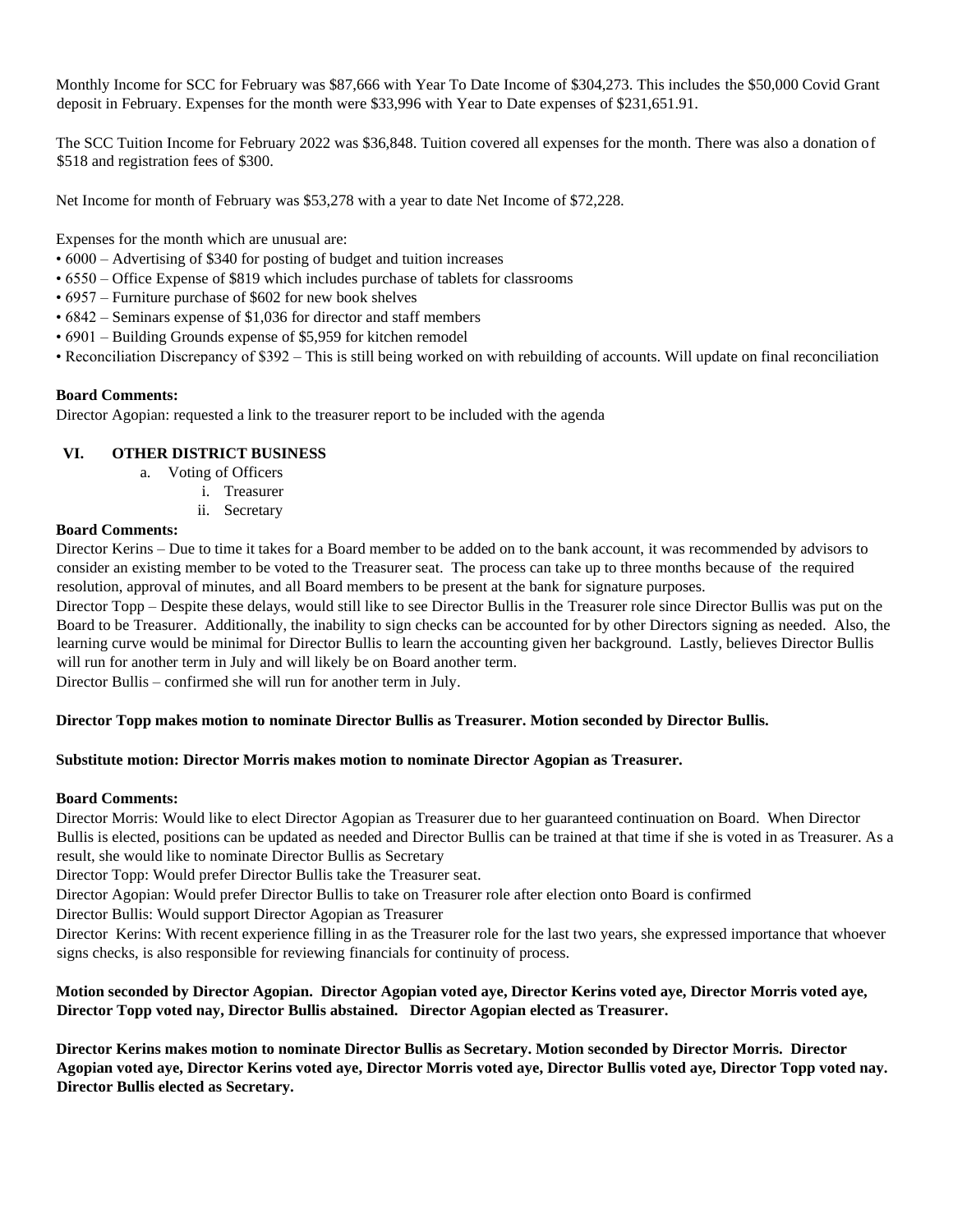#### b. Committees

i. Brown Act Requirements - Standing committees required to file agenda and minutes. This has not happened in the recent past with exception of Facilities and Safety Committee. As with all meetings, the committee meetings require 72 hours notice with agenda, meetings must be held in public, and minutes filed.

## **Public Comments:**

Scott Breeden: Indicated this was done in the past.

## **Board Comments:**

Director Kerins: This has not been done since she was on the Board. Committees meetings must be properly conducted moving forward.

- ii. Standing Committee Schedule we will need to put dates on calendar for these committee meetings and are working with committee chairs now to get this in place
- iii. [Sample Standing Committee Agenda](https://1drv.ms/b/s!An_OKisCbP0FmnBrgqhyhfnjnUml?e=UyRAPg)

## **Public Comments:**

Scott Breeden: Adjournment is misspelled on this document. Agenda draft will be updated accordingly.

## **Board Comments:**

Director Morris: Notes that personnel items may need to be held during closed meetings when discussing employees

Director Kerins: Closed sessions are permitted for: Labor negotiations, legal actions and property items

Director Agopian: Would like to know who is on each committee for the next meeting

Director Kerins: Stated that now that Treasurer and Secretary roles have been voted on committees will be adjusted accordingly and presented at next meeting.

- c. Document Retention Update
	- **i. Action Item #8: Resolution 03152022-2 – [Document Retention Policy](https://1drv.ms/b/s!An_OKisCbP0FmncyXHSFWNiE3XCC?e=Ns4q0O) -** Updated the policy to be more conducive to requirements of SMRPD.

## **Board Comments:**

Director Agopian: Under emergency management, would like to add an incident command section

Director Kerins: Confirmed that OneDrive matches this same Retention system, and noted that due to privacy policies in place, only certain members have access to certain folders

## **8 th Action: Director Agopian makes motion to approve Resolution 03152022-2 – Document Retention Policy as presented. Motion seconded by Director Morris. All present voted aye. Motion passes.**

d. SMRPD Calendar

## i. **Action Item #9: Approve [SMRPD Calendar](https://1drv.ms/b/s!An_OKisCbP0FmnpK0L2W2l8e_vKd?e=kcw1No)**

## **Board Comments:**

Director Topp: Requested a copy of this in each Board Members book

Director Topp: Discussed updating lockbox code and agrees that we should update the code after each wedding season, concert season Director Kerins: Will include on calendar to update lockbox code at the end of June, end of Dec, and as needed

## **9 th Action: Director Bullis makes motion to approve SMRPD Calendar as presented. Motion seconded by Director Morris. All present voted aye. Motion passes.**

- e. Ad Hoc Committee Bond Fire
	- 1. Update County meeting 3/9/22 included county agencies and the three canyon organizations. Insurance Town Hall on 3/12 was very informative. A follow up meeting to be held with canyon organizations. Thereafter a community townhall is planned to be held for resident input.

## **Board Comments:**

Director Kerins: Stated that Insurance Town hall was not filmed but collateral is available. She also provided an update that they are making progress with removing the mud from the Riviera. Soil still needs to be tested and the Abbey may utilize the dirt. Board of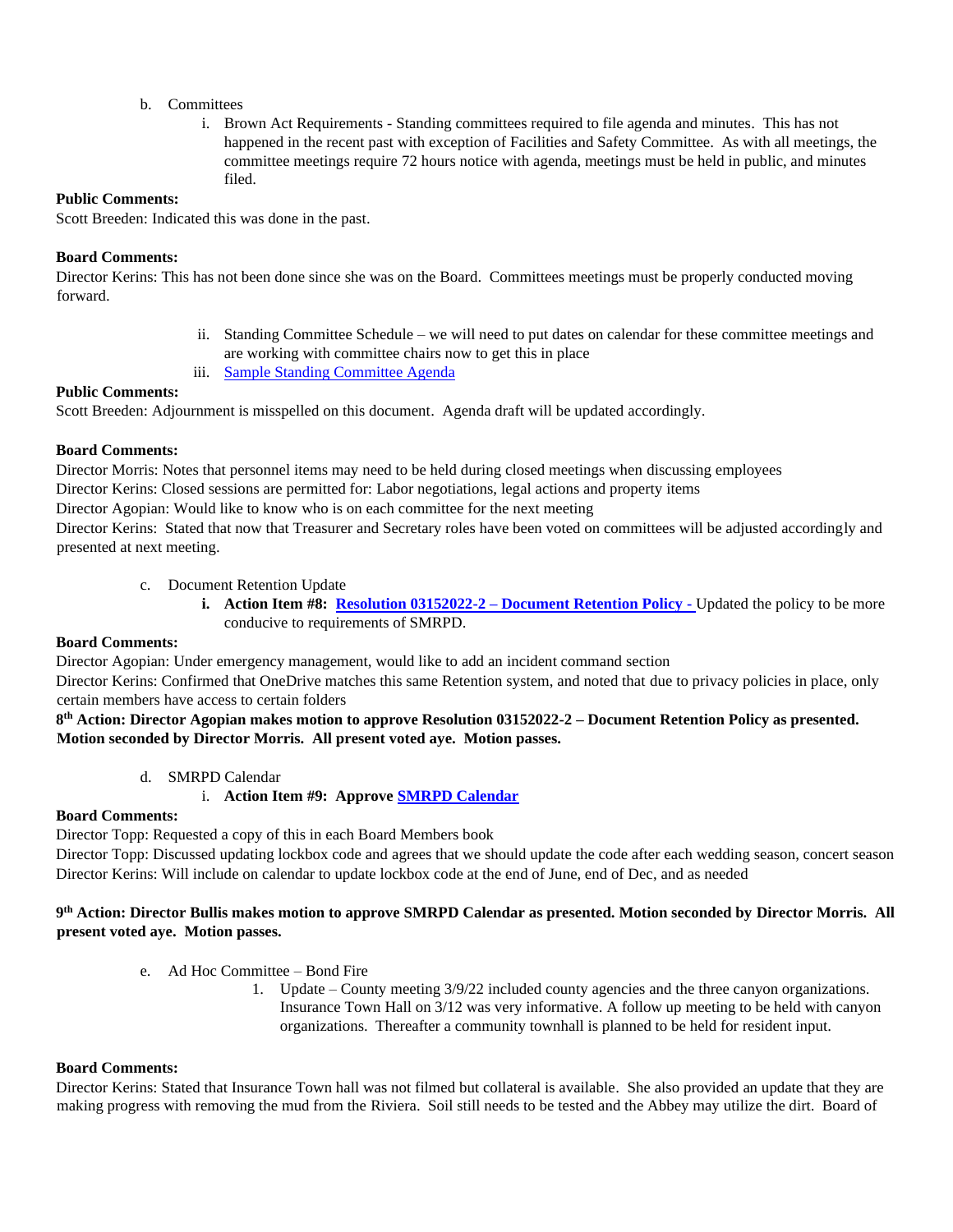Supervisors will need to vote on this. NCRS may begin in May or Sept and work should take approximately three months on cleaning out the creeks.

Director Topp: Noted that dirt needs to be removed before summer concert series starts in May. Director Kerins stated that plans are being made to have removed by Easter Pancake Breakfast, SMRPD's first large event of the season.

- f. Ad Hoc Committee Grants
	- **i.** [COVID](https://www.csda.net/advocate/take-action/covid) Grant
		- **1.** State Finance Department notified regarding incorrect SMRPD Financials due to Fund 728 posting oversight. Updated Financials provided. Awaiting response.

## **Board Comments:**

Director Kerins: confirmed that this was a SMRPD issue and not related to SCC. Grant funds received will be kept aside until fully resolved.

- g. Password Updates Updated all passwords to OneDrive and access was given based on necessary permissions ue to privacy considerations
- h. CSDA Scheduled Webinars

#### **Board Comments:**

Director Morris: Informed the Board about a weekly newsletter that is requesting organizations to pass resolutions opposing an initiative that limits ability of state and local government to raise revenues for government services Director Kerins: Will review and this item to an upcoming agenda

#### i. CARPD Conference – Update

#### **Board Comments:**

Director Bullis: Applied for scholarship for conference for CARPD in Lake Tahoe 5/18-5/21

- j. Katie Porter Meeting Update
	- i. Director Kerins presented all of the issues with power shut offs and the resulting Bond Fire to Katie Porter's representative. This was the first request to the Federal government with regards to homes affected by Cleveland National Forest run off (primarily affects Wildcat area). They are now working with the county to create maps. Wildcat will likely fall into this category, and Williams may also be affected by debris flow from the Cleveland National Forest that affected personal property.
- k. LAFCO
	- i. Meeting Update

#### **Board Comments:**

Director Agopian: Attended but not much presented was relevant for SMRPD. Will attend next one on 4/11. Director Bullis: Main focus of the meeting was budget and initiatives and will research more

> ii. Elections – LAFCO is looking for regular or alternates for voting due 3/14-3/22. Also requesting nominations.

#### **Board Comments:**

Director Agopian: May be interested in running and will check to see if elected position needs to be a Board member

Director Bullis: May be interested in running

Director Kerins: They need someone authorized by Board to vote for election for this year. Director Kerins will be primary and Director Morris will be alternate

## **VII. SILVERADO CHILDREN'S CENTER (SCC) OVERSIGHT COMMITTEE**

- a. [Program Report](https://1drv.ms/w/s!An_OKisCbP0Fmws34_HKluMIdq3A?e=76RtEM) with updates on facilities and enrollments
- b. [OC Park Inspection](https://1drv.ms/b/s!An_OKisCbP0FmnxaYBXBGGBjsH7R?e=Sr63qw) Most items have already been taken care of, with the exception of the parking lot. OC Parks is taking responsibility and will repair the parking lot.
- c. Children's Center Purchasing Policy
	- i. Forms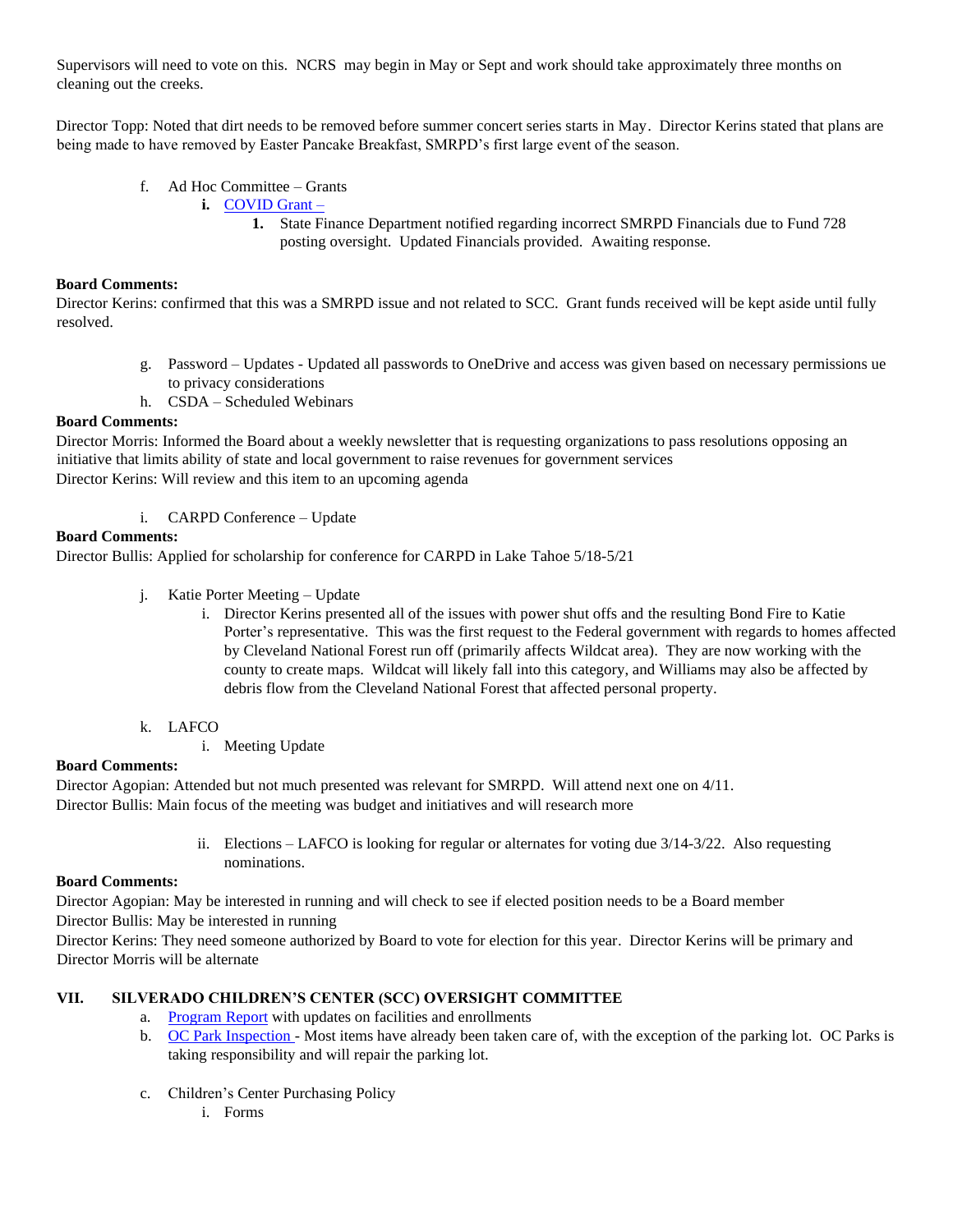- 1. [Silverado Children's Center Purchase Approval](https://1drv.ms/b/s!An_OKisCbP0Fmn3JVe9xhfiMZE7b?e=TzHHIB)
- 2. [Facility Enhancement Proposal](https://1drv.ms/b/s!An_OKisCbP0FmmxvDQrY7EXKViKs?e=l7d2Gx)

## **ii. Action Item #10: Resolution 03152022-3 – [Silverado Children's Center Purchasing Policy](https://1drv.ms/b/s!An_OKisCbP0FmwZAMn1hGjdSjL4e?e=ONfJar)**

## **Board Comments:**

Director Kerins: This policy is already in place; a form is being added to document the process

## **10th Action: Director Agopian makes motion to approve Resolution 03152022-3 –Silverado Children's Center Purchasing Policy as presented. Motion seconded by Director Morris. All present voted aye. Motion passes.**

**iii. Action Item #11: Resolution 03152022-4 – [Friends of Silverado Children's Center Facility](https://1drv.ms/b/s!An_OKisCbP0FmwjSFpvbeK8-zuqn?e=f2yuP7)  [Enhancement Proposal](https://1drv.ms/b/s!An_OKisCbP0FmwjSFpvbeK8-zuqn?e=f2yuP7)**

## **Public Comments:**

Scott Breeden: Some wording on the form is inaccurate

## **Board Comments:**

Director Kerins: Mr. Breeden is correct, we will correct the form and resubmit on the next agenda

Director Topp: Explained that the form will just be used for enhancements to be proposed and the oversight committee will determine if full board vote necessary

Director Agopian: Further explained that the Friends of Silverado Children's Center use their own funds for the enhancements **11th Action: TABLED** 

## d. [Report on Friends of Silverado Children's Center 501c\(3\)](https://1drv.ms/b/s!An_OKisCbP0FmwP5REa5vyWZbgX2?e=fUjazZ)

## **Public Comments:**

Sarah Pizzaruso, President of Friends of Silverado Children's Center, clarified that Friends of Silverado Children's Center does not invent the work to be submitted on the Enhancement Proposals, rather SCC makes the requests and FSCC funds the work that is appropriate for their organization.

## **Board Comments:**

Director Topp: Would like this added to the Resolution

Director Kerins: As a follow up to a question raised at the February meeting, confirmed that FSCC has a valid raffle license through September 2022

## **Public Comments:**

Sarah Pizzaruso confirmed raffle license expires on 8/31/22. She will reapply in September

- i. Cook's Corner Fundraiser will be held on 3/19 from Noon to 6 PM
- ii. Wheelie Fun Fest Silverado Community Center on 6/4
- iii. Raffle Update

## **VIII. FACILITIES/SAFETY/MAINTENANCE COMMITTEE**

- a. Rental Policy– Isabell Kerins
	- i. Car Events discussion

## **Public Comments:**

Scott Breeden: Clarified if this was a different event than the monthly Cars & Coffee events

## **Board Comments:**

Director Agopian: Expressed that we do not have space, and these types of events will be disruptive to traffic flow. Also, sound ordinances and insurance would need to be addressed

Director Kerins: Expressed hesitation because of the ongoing issues currently in the forest and the abusive cars affecting residents. Does not think it would benefit our community to encourage such events

Director Bullis: Understands concerns but has participated in these types of events and seen participants be respective Director Kerins: Confirmed that Cars & Coffee is an event that the Market puts on

Director Topp: For consideration in the future, has requested an outline of requested use to be approved by Board Director Bullis: Also requested an outline for future consideration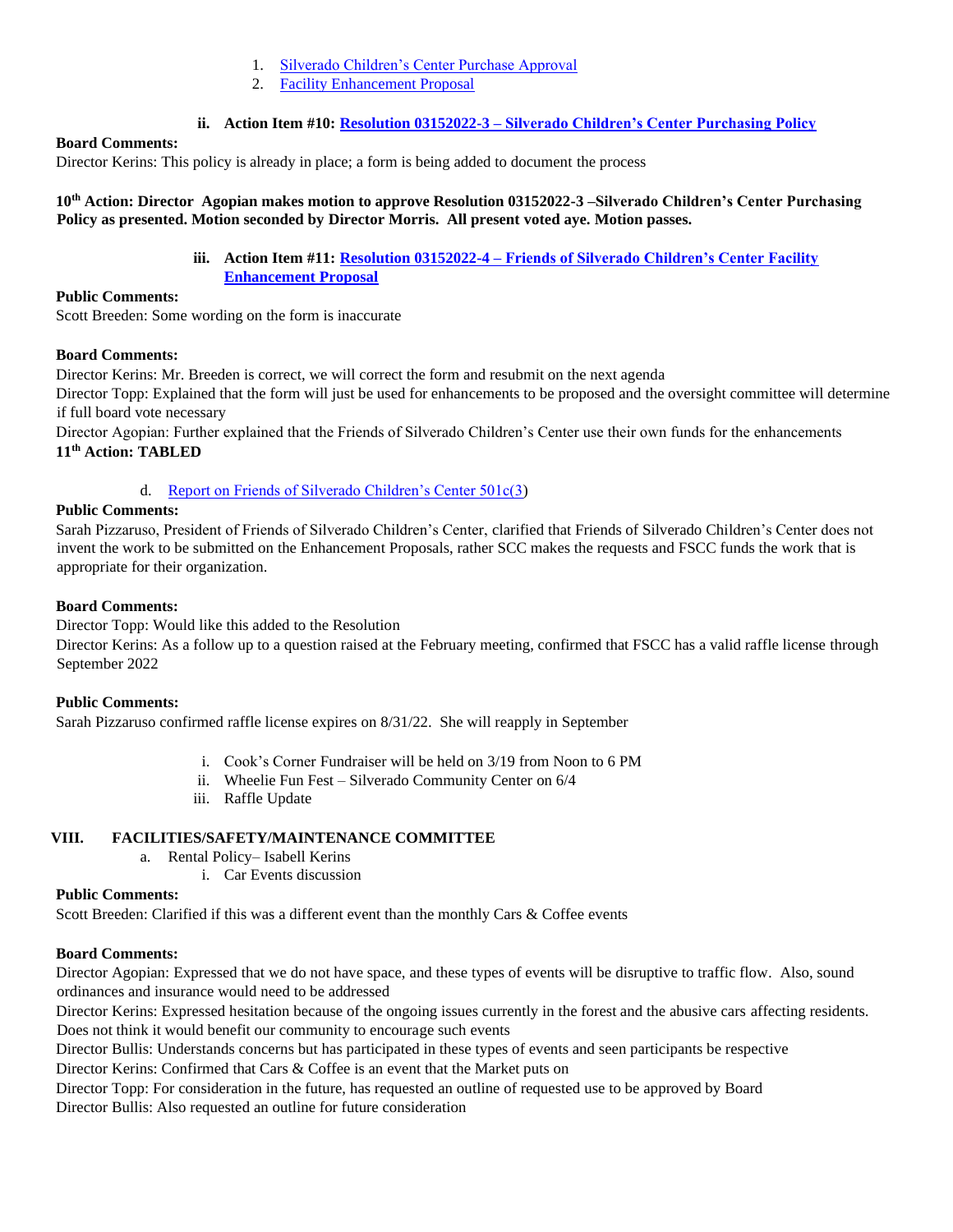Director Agopian: This event was not approved by the Committee since there was not enough time for the Board to vote

- ii. Community Center and Park Policy and Use Fees
	- **1. Action Item #12: [Approve revised Community Center and Park Policy and Use Fees-](https://1drv.ms/b/s!An_OKisCbP0Fm2EB5ikJWJQWP26E?e=aTViIH)**
		- Updated the areas available to rent to add playground and tables or stage and courts

## **Public Comments:**

Scott Breeden: Requested clarification on difference between Silverado Park and Silverado Playground

#### **Board Comments:**

Director Kerins: Explained the individual areas available to rent and provided an example of pickleball tournaments renting just the courts and stage area, or a birthday party renting just the playground and picnic tables

## **12th Action: Director Topp makes motion to approve revised Community Center and Park Policy and Use Fees as presented. Motion seconded by Director Agopian. All present voted aye. Motion carries.**

- iii. Use Application For Wedding or Large Special Event at Silverado Park
	- **1. Action Item #13: [Approve revised Use Application for Wedding or Large Special Event at](https://1drv.ms/b/s!An_OKisCbP0FmmgXJXJJSG1r2M8o?e=8byzp4)  [Silverado Park](https://1drv.ms/b/s!An_OKisCbP0FmmgXJXJJSG1r2M8o?e=8byzp4)** –Per insurance, the Force Major clause needed to be added

## **Board Comments:**

Director Bullis: Requested clarification on when insurance is required

Director Kerins: Insurance required for any event with alcohol, and all large events and when renting bounce houses Director Topp: Noted that an electrician is putting in light switch for stage and fixing timers

## **13th Action: Director Topp makes motion to approve revised Use Application for Wedding or Large Special Event at Silverado Park as presented. Motion seconded by Director Agopian. All present voted aye. Motion passes.**

iv. Special Event Wavier Discussion

## **1. Action Item #14: Approve Special Event Waiver Policy**

## **Board Comments:**

Director Kerins: Requested action to be tabled so that additional research can be done to ensure a consistent fee waiver policy **14th Action: TABLED** 

## v. Instructor Use Agreements

**1. Action Item #15: Approve revised [Rec Program Instructor Agreement](https://1drv.ms/b/s!An_OKisCbP0FmxhzFiNR1ePsxAnP?e=Se2wuU)**

## **Board Comments:**

Director Morris: Questioned if this was approved by Capri Director Kerins: Confirmed that Capri approved these updates

## **15th Action: Director Topp makes motion to approve revised Rec Program Instructor Agreement as presented. Motion seconded by Director Agopian. All present voted aye. Motion passes**

## **2. Action Item #16: Approved revised [Rec Program Waiver](https://1drv.ms/b/s!An_OKisCbP0Fmxnzmns7sGgJWTZU?e=Xt1haN)**

## **16th Action: Director Morris makes motion to approve revised Rec Program Waiver as presented. Motion seconded by Director Topp. All present voted aye. Motion passes.**

- vi. Posting of updated Use Fees
- b. Rental Requests
	- i. Wedding Reception 4/8
	- ii. Birthday Party 4/9
	- iii. Fire Station #14 Annual Easter Pancake Breakfast 4/17
		- **1. Action Item #17: Approve waiver of facility use fees for Volunteer Fire Station #14 Annual Easter Pancake Breakfast**

## **Board Comments:**

Director Agopian: Questioned why three days were reserved for this event since the actual event is only the 17th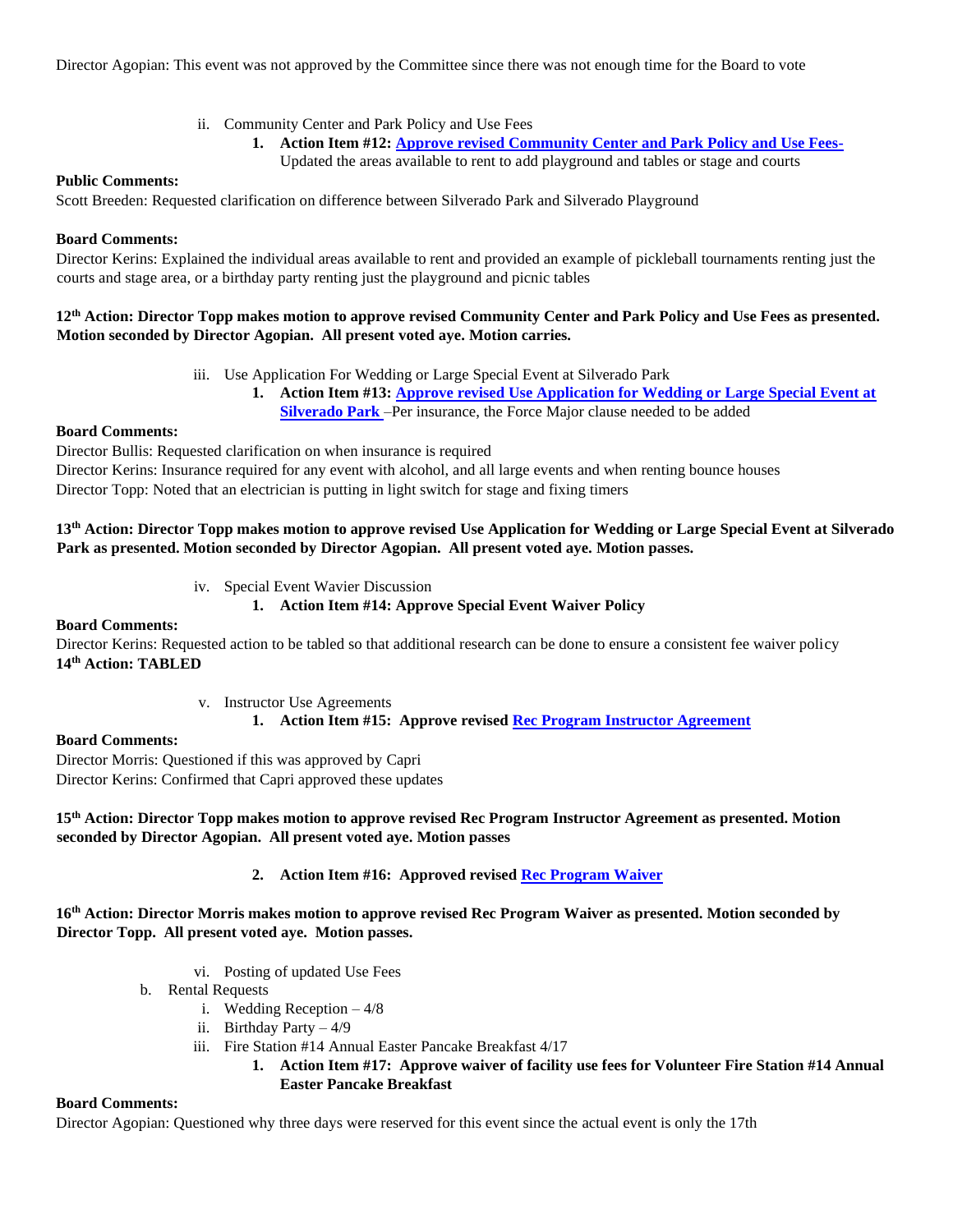Director Topp: Advised that they need time to set up for the event

Director Kerins: Added there are also rentals that will be dropped off on Friday, as well as all the supplies to be kept in the kitchen

## **17th Action: Director Topp makes motion to approve waiver of Facility Use Fees for Volunteer Fire Station #14 Annual Easter Pancake Breakfast as presented. Motion seconded by Director Morris. All present voted aye. Motion passes.**

## **2. Action Item #18: Donate \$750 towards Easter Egg Hunt for Easter Pancake Breakfast**

#### **Public Comments:**

Mary Schrieber: SCC has done that in the past for Modjeska Scott Breeden: Confirmed that this has been raised in the past and they did not want the funds

## **Board Comments:**

Director Topp: Questioned why the amount was increased this year

Director Kerins: Confirmed that it was increased from \$500 to \$750 due to price increases. Event has not been held for two years Director Bullis: Questioned why the donation was only for the Silverado Easter, not Modjeska as well Director Topp: Advised that Modjeska is always welcome but they have not wanted a donation in the past

## **18th Action: Director Topp makes motion to approve donation of \$750 towards Easter Egg Hunt for Easter Pancake Breakfast as presented. Motion seconded by Director Agopian. All present voted aye. Motion passes.**

- iv. Birthday Party  $-4/1$  5-9PM (Building A)
- v. Specialize Treeworks 4/20 8 hours (Building A)
- vi. California and Empress Chinchilla Breeders Cooperative 4/23 6 AM 6 PM (Building A)
- vii. Baptism 4/24- this event was originally booked for 4/17 but due to Pancake Breakfast conflict, they graciously agreed to move the Baptism date
	- 1. Request approval to deduct \$150 from Facility Use Fee due to accommodation of Fire Fighter's Annual Pancake Breakfast

## **a. Action Item #19: Approve reduction of \$150 in fees for Baptism event**

#### **Public Comment:**

Jo Marie Varela: This \$150 credit will cover the deposit to the caterer the Baptism lost due to switching the dates

## **Board Comments:**

Director Kerins: The \$150 credit will bring the Non-resident fee to the Resident fee amount

## **19th Action: Director Agopian makes motion to approve reduction of \$150 in fees for Baptism event as presented. Motion seconded by Director Bullis. All present voted aye. Motion passes.**

- viii. Bible Studies  $4/20$  and  $4/27$  date correction to  $3/20$  and  $3/27$
- ix. Wheelie Fun Fest  $-6/6$  date correction to  $6/4$ 
	- **1. Action Item #20: Approve waiver of Facility Use Fees for Friends of Silverado Children's Center Wheelie Fun Fest**

## **20th Action: Director Agopian makes motion to approve waiver of Facility Use fees for Friends of Silverado Children's Center Wheelie Fun Fest as presented. Motion seconded by Director Topp. All present voted aye. Motion passes.**

- c. Lights added to stage
	- i. Update see above
- **IX. RECREATION COMMITTEE** No report

## **X. FUNDRAISING COMMITTEE**

a. Blood Drives – Rusty Morris

i. Blood Drive scheduled 6/7/2022 – Noon – 6 PM

## **Board Comments:**

Director Morris: Rattlesnake Aversion Training is added in Modjeska on 4/1 9 AM – 6 PM

- b. Flea Market Isabell Kerins
	- i. 2/26 \$100 received. Deposited by book keeper